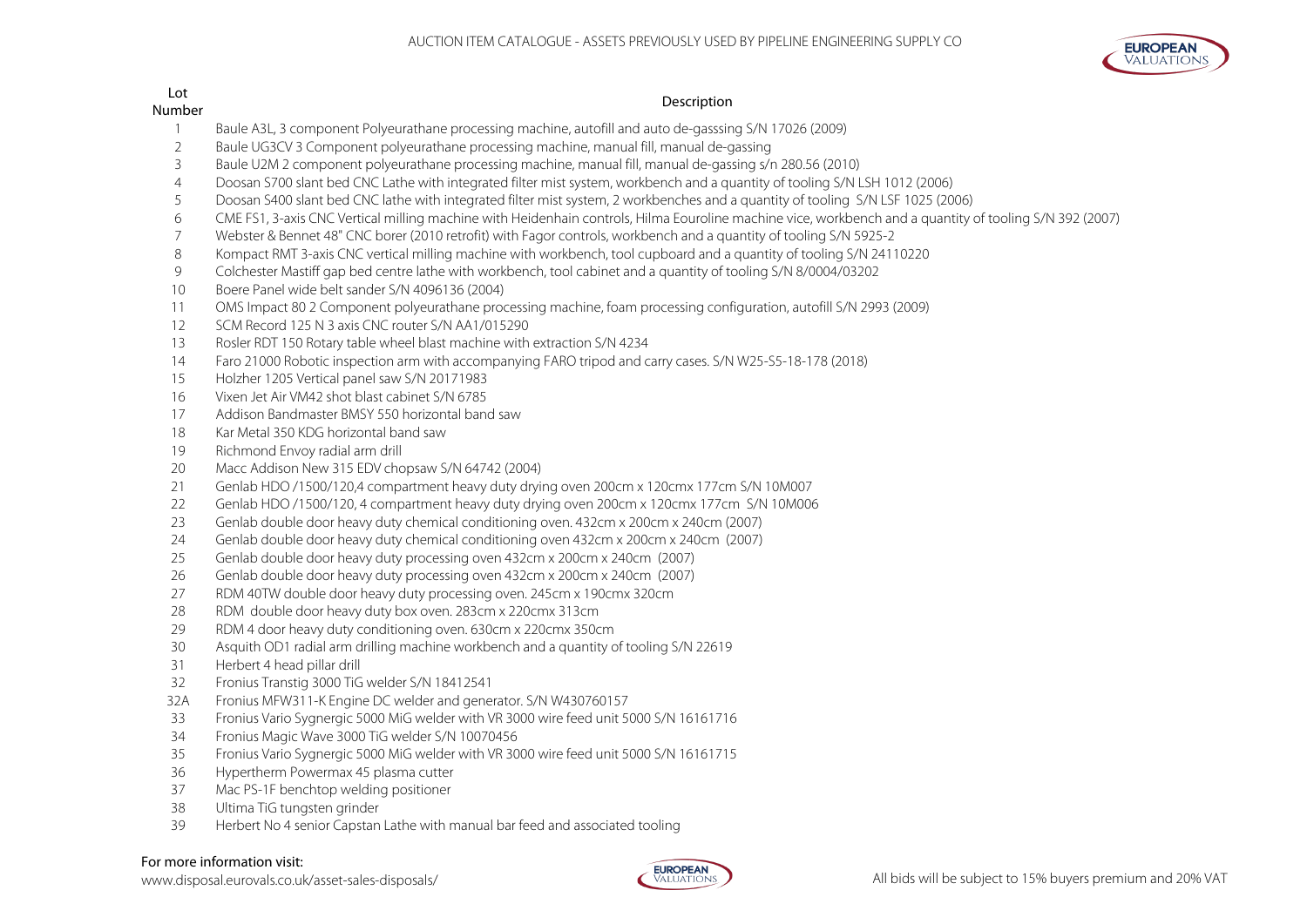

- RJH double ended pedestal grinder
- Dormer Model 108 tool sharpening machine
- HM Machinery TAS 150X belt grinder S/N 94133
- Fronius Transtig 3000 TiG welder S/N 17172749
- Colchester 600 gap bed centre lathe and associated tooling S/N7/020915441DD
- Asquith OD1 radial arm drilling machine
- Anayak vertical milling machine with Newall controls
- Tauring pipe bending machine
- Kemet stainless steel ultrasonic cleaner
- Hydrovane HV22RS rotary vane compressor with Thorite oil/water seperator S/N V22-001766-1312
- Sapac Z200 Polyeurathane foam packaging machine.
- 2x Airbench dust and fume extraction benches. 124cm x 68cm each
- Plymovent 7500 local fume/dust extraction system with Nedermen fume hose
- Dust Extraction Ltd 64M dust extraction system S/N 062143601
- Nederman Filtercart Carbon mobile fume extraction system S/N 12642245
- RHF Fans CM9 fume extraction system. S/N 105/8400/2-1 (2006)
- Air Technique Single speed fume extraction system.
- RHF Fans type BMT fume extraction system with Invertek Optidrive Eco IP 55 fan/pump inverter drive
- 57A Dust Extraction Systems twin bag dust extraction unit
- Dust Extraction Systems twin bag dust extraction unit
- Unbranded steel hotplate with vacuum caperbility 285cm x 200cm
- Unbranded steel hotplate 200cm x 200cm
- Unbranded steel hotplate 200cm x 200cm
- 6x Various BT50 Sidelocks with 6 Sandvik Pull studs PS-B50C-45-001 and 9 BT50 ER40 & ER50 Tool holders
- 62A Various ER40, ER25 Standard and Tapping Collets
- 62B Various new Sandvik Carbide Turning tips with 40x40 Tool holders SN: CNMG19, DNMG15
- Various Sandvik and Minimaster Carbide Milling tips and cutters
- 63A Sandvik Capto & BT50 Tool changing holder, with accompanying tool changing equipment
- 63B Various Sandvik 870 Series CoroDrills, DS20 CoroDrills, Inserts and Drilling Tips
- Capto & BT50 C6/C8 Tool holders complete with various Sidelocks and ER Tool Collet Holders
- 64A Various Sandvik Drills and Taps
- Unbranded 2000KG capacity mobile gantry crane with Morris electric chain hoist and pendant controls
- Unbranded Degausing bench with Edwards 175 vacuum pump associated equipment
- RDM dry back dry filter spraybooth 250cm x 620cm x 260cm
- Unbranded dry back dry filter spraybooth 410cm x 510cm x 240cm
- Unbranded dry filter spray bench 110cm x 80cm x220
- Morteo Welded steel 20ft shipping container (contents not included)
- Union Services welded steel 20ft shipping container with internal Lighting (contents not included)
- 20ft welded steel shipping container with internal Lighting (contents not included)
- Yangzhou Tongyun welded steel 20ft shipping container with internal Lighting (contents not included)
- Britcab 40ft Jack-leg site cabin with services and contents
- 24ft jack-leg site cabin with services and contents

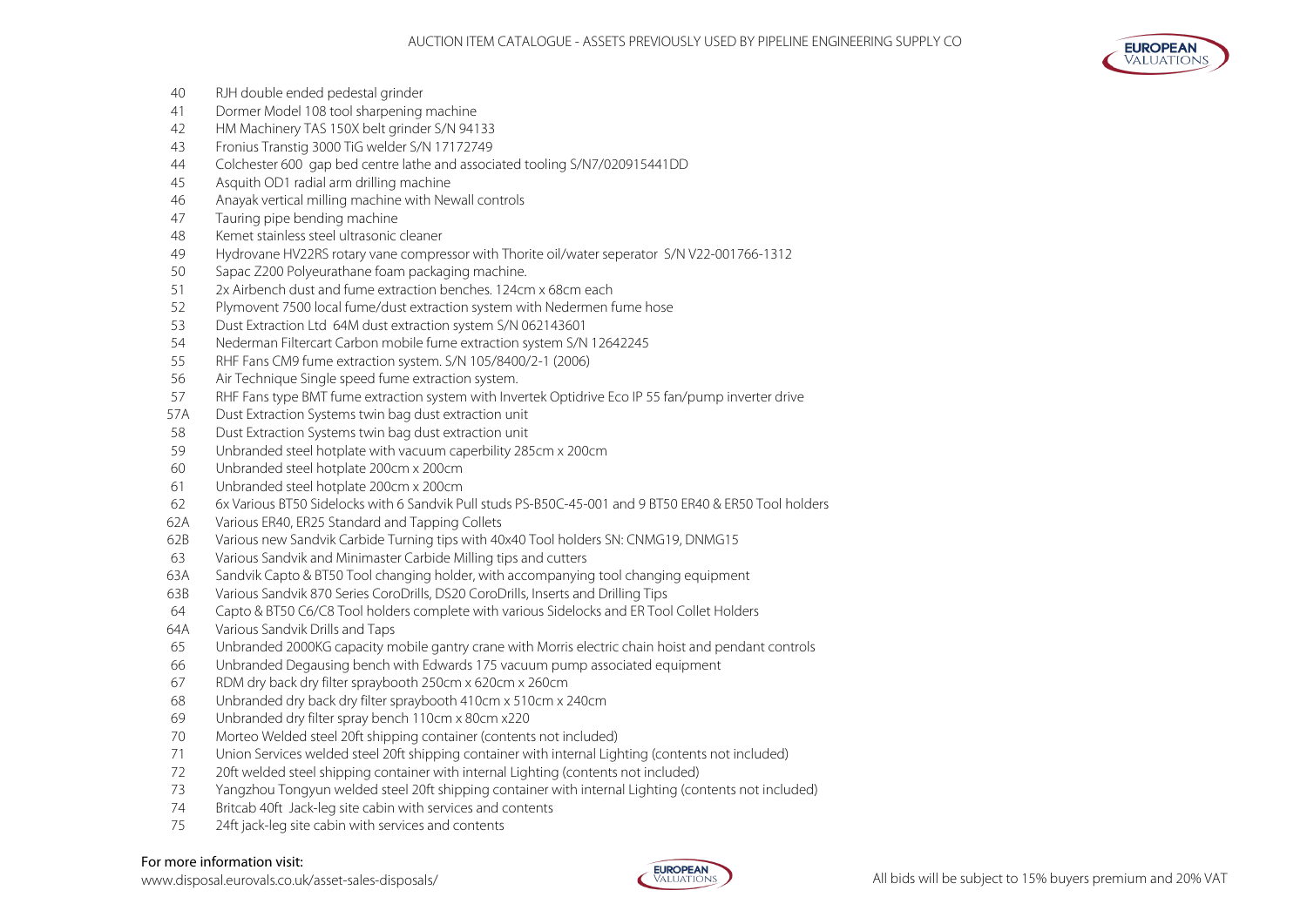

- 16ft 24 ft jack-leg site cabin with services
- 16ft 24 ft jack-leg site cabin with services (contents not included)
- Hydratron pump test rig complete with swagelock valve system and Stork pressure transducer/recorder with enclosure
- Welded steel 5.5ft container
- Hydrovane V18 (818-PSAS08) rotary vane compressor S/N 818-0013040302
- Hydrovane HV22RS (822PSAS08) rotary vane compressor S/N 822-003171-0512
- Compair 860 vertical air receiver
- Parker Hiross Startlett Plus E air dryer
- Beko water/oil seperator
- 16ft jack-leg site cabin with services (contents not included)
- Galvanised steel bike shelter 280cm x 220cm
- 87 Safety store 3000 litre capacity bunded drum store. 300cm x 165cm
- 88 Brit 500KG capacity hydraulic pallet lifter
- Welded steel 12 tier trolley. 190cm x 134cm x 160cm
- Welded steel 10 tier trolley. 130cm x 125cm x 190cm
- Morgan manual bending roller
- Bisley Grey steel 6ft double door cupboard and contents, mainly bolts, nace fixings etc
- Bisley Grey steel 6ft double door cupboard and contents, mainly bolts, brush arm fixings etc
- Bisley Grey steel 6ft double door cupboard and contents, mainly nuts, bolts, washers etc
- Bisley Grey steel 6ft double door cupboard and contents, mainly bolts, capscrews etc
- Shadow board and contents to include 3 Kobe air drills and Kenedy hand tools
- Welded steel 2 tier workbench with Record No 3 vice 200 cm x 100cm
- Atorn 6 drawer mobile tool cabinet and contents, mainly hand tools
- Welded steel mobile workbench 120cm x 120cm
- 100 3 Tubular steel 4 tier component trolleys
- 101 2 Tubular steel 5 tier component trolleys
- 2 Tubular steel 4 tier component trolleys
- 103 3 Tubular steel 6 tier component trolleys
- 104 Roll Containers 5 rise mobile access steps
- Meddings Pacera pillar drill
- Welded steel 2 tier workbench with blue roll dispenser. 230cm x 88cm
- Steel chemical storage cabinet140cm x 80cm
- Unbranded motorised spin rig
- Unbranded bench mounted motorised spin rig
- Welded steel 2 tier workbench with guilotine and Clarke vice. 200cm x 100cm
- 110 A 2x Metal 6ft double door storage cupboard and contents, mainly HSS drill bits
- Welded steel workbench with Irwin vice 110cm x 65 cm and a small welded steel table
- Trollymakers UK 7 tier component trolley with sliding shelves. 130cm x 125cm x 180cm
- Trollymakers UK 7 tier component trolley with sliding shelves. 130cm x 125cm x 180cm
- Trollymakers UK 7 tier component trolley with sliding shelves. 130cm x 125cm x 180cm
- Trollymakers UK 7 tier component trolley with sliding shelves. 130cm x 125cm x 180cm
- Trollymakers UK 7 tier component trolley with sliding shelves. 130cm x 125cm x 180cm

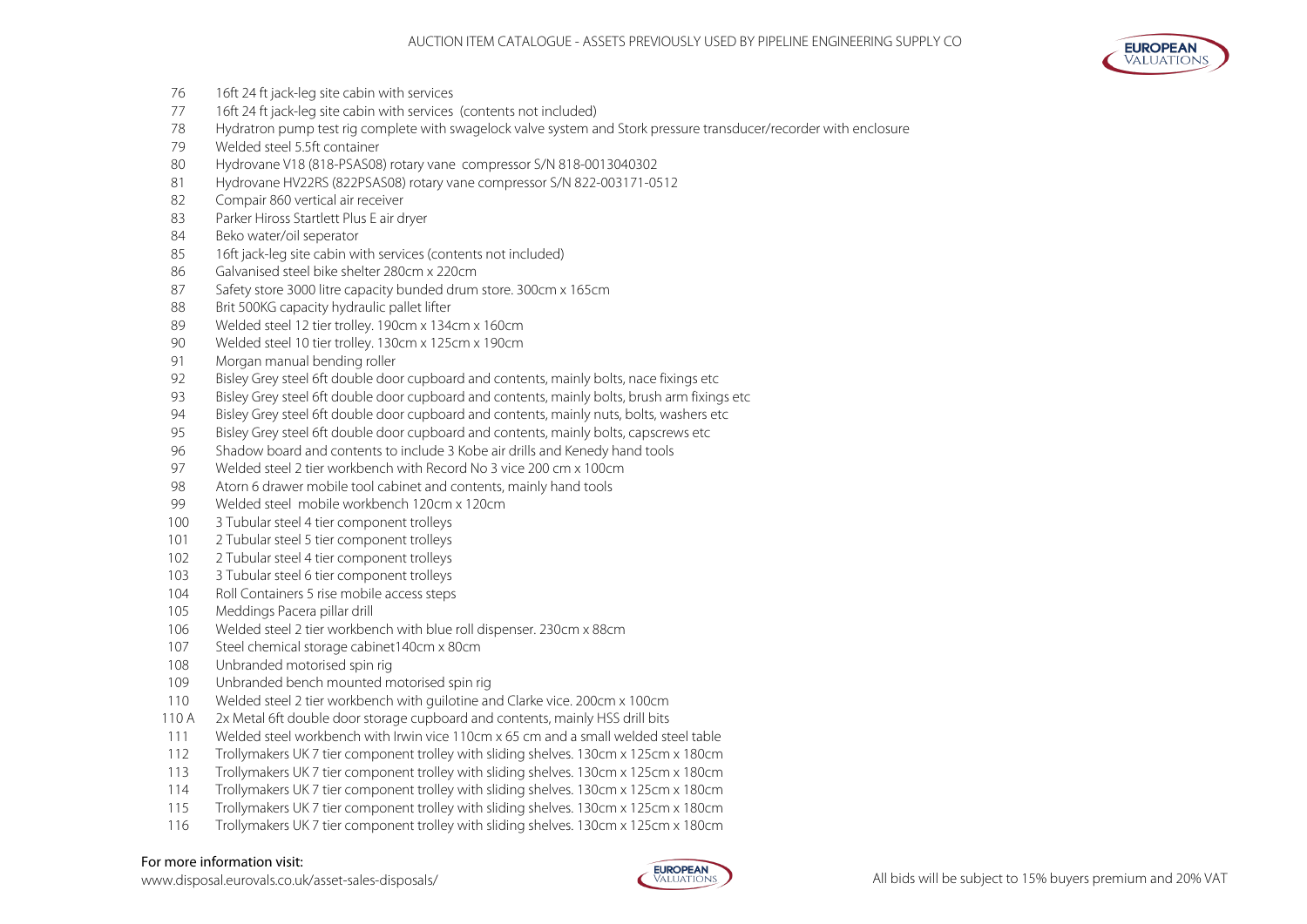

- Trollymakers UK 7 tier component trolley with sliding shelves. 130cm x 125cm x 180cm
- Trollymakers UK 7 tier component trolley with sliding shelves. 130cm x 125cm x 180cm
- Trollymakers UK 7 tier component trolley with sliding shelves. 130cm x 125cm x 180cm
- Trollymakers UK 7 tier component trolley with sliding shelves. 130cm x 125cm x 180cm
- Welded steel mobile workbench. 140cm x 140cm
- Welded steel mobile workbench. 120cm x 120cm
- Shadow board and contents to include a selection of hand tools
- Unbranded 500 KG capacity scissor lift table
- Lift mate TX L500 500 KG capacity scissor lift table
- Unbranded Degausing bench with Edwards 80 one stage vacuum pump
- Turier 130 platform scale
- Makita KP0 810 110 volt power planer
- Makita 9404 110 volt belt sander
- Milwaukee M18BDP 18 volt cordless drill with charger and spare battery
- Milwaukee M18BDP 18 volt cordless drill with charger and spare battery
- Makita GA5021, 110 volt angle grinder
- Makita 9015B, 110 volt angle grinder
- Makita GA5021C, 110 volt angle grinder
- Bosch GSB19-2RE 110 volt impact drill
- 136 Bosch GSB19-2RE 110 volt impact drill
- Bosch GSB19-2RE 110 volt impact drill
- Equalizer International SW14.5T1 Integral Hydraulic flange spreader
- Movex T1500 electric tug S/N 1637-00048 (2016)
- 140 Karcher K2 240 volt pressure washer with Hozelock hose extention reel
- 141 Dewalt DW615 110 volt hand router
- Makita GA5021 110 volt angle grinder
- Unbranded 3 drawer benchtop tool cabinet with a quantity of hand tools
- Clarke Air CAM110, 30 inch, 110 volt drum fan
- Shadow board and a quantity of hand tools
- 146 Shadow board and a quantity of hand tools
- 147 Shadow board and a quantity of hand tools and lifting eyes
- Louvre panel and bins rack with contents to include nuts, bolts, sanding consumables etc
- Unbranded 500 KG capacity scissor lift table
- Unbranded cast iron knee plate/jig
- Klinger 53TCX bench mounted circular slitting saw.
- Welded steel 2 tier workbench 220cm x 120cm and a similar 190cm x 60cm (contents not included)
- Welded steel 2 tier workbench 300cm x 100cm with Record No 25 Vice (contents not included)
- Unbranded 500 KG capacity scissor lift table
- Walker Magnetics Neo 1000KG lift magnet
- Roll Containers 5 rise mobile access steps
- Unbranded 600KG capacity tipping skip
- Contact 1000KG capacity tipping skip

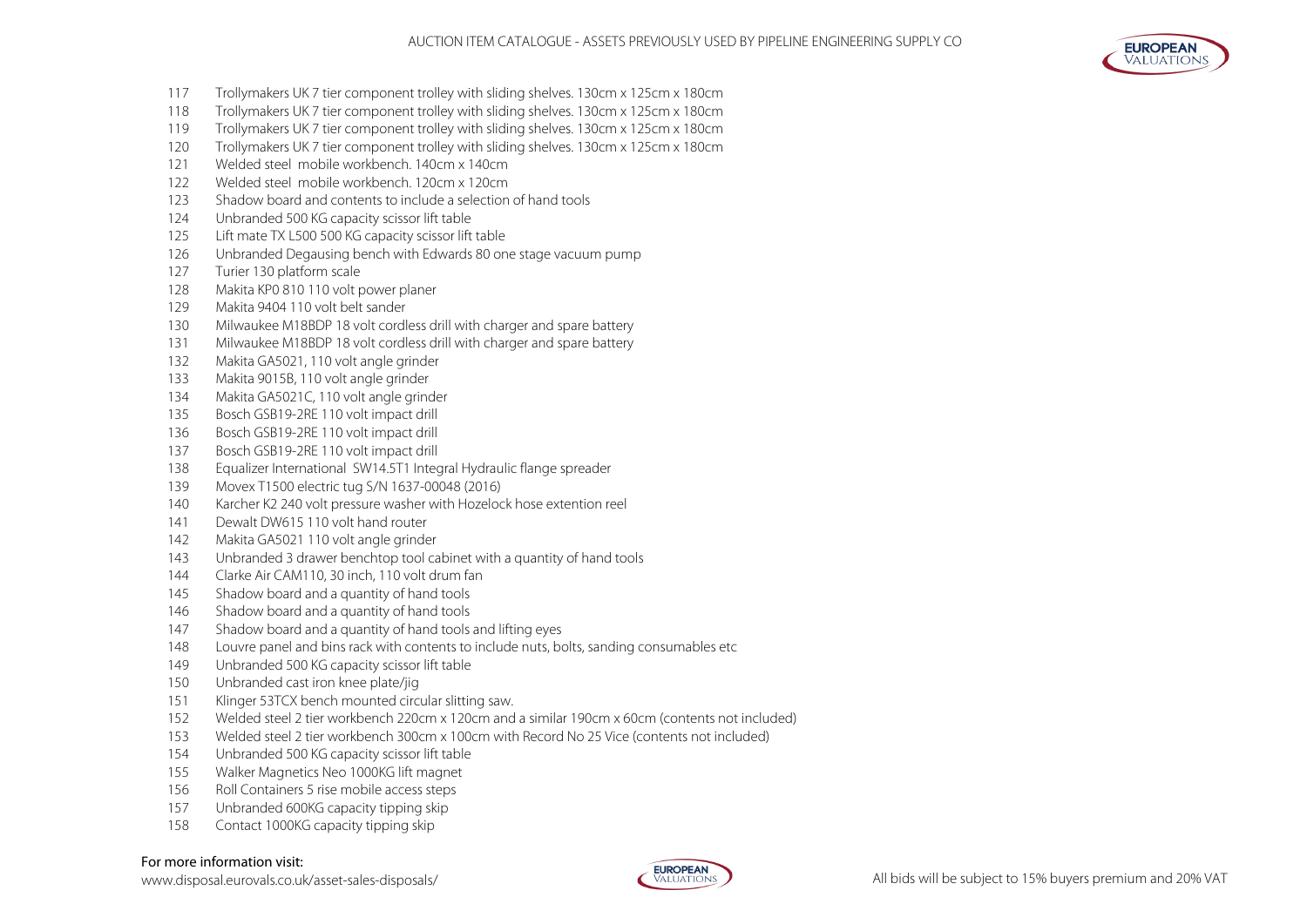

- BUX NMP 1000/1 pemanent lifting magnet
- Unbranded pemanent lifting magnet
- BUX NMP NMHV 400, 400KG capacity pemanent lifting magnet
- Tipping skip (capacity unknown)
- Tipping skip (capacity unknown)
- Makita GA9040S 110 volt angle grinder (unused)
- Makita HR2470 110 volt rotary hammer drill
- Bosch GBH 18V -20 cordless hammer drill
- Makita GA5030R 110 volt angle grinder (unused)
- Makita GA4034 110 volt angle grinder (unused)
- Metabo STEB 105 110 volt jigsaw
- Makita GA5021 110 volt angle grinder
- Makita GA5021C 110 volt angle grinder
- Holroyd MHC Memo site data logger
- Milwaukee M18BDP 18 volt cordless drill with charger
- Milwaukee M18BDP 18 volt cordless drill with charger
- Dewalt DCF620 cordless 18 volt drywall screwdriver
- SIP Startmaster P500CB portable starter/charger
- Clarke Ranger Air portable air compressor
- 3x Protecta Pro fall protection harnesses
- 2x Louvre panel and bins racks with contents to include nuts, bolts, Fixings etc
- Steel Multi drawer sorage cabinet and contents mainly valves, screws and pressure gauges
- Clarke 7 drawer roller tool cabinet with 5 drawer top box and contents mainly hand tools
- 182 Shadow board with a quantity of hand tools
- Seaward Primetest 50 portable PAT tester
- Clarke CDP151B 240 volt benchtop pillar drill and a Rexton EBG-150 240 volt double ended benchtop grinder
- Quantity of Portwest and highwire safety harnesses
- Welded steel workbench 230cm x 120cm with Record No 23 vice
- 187 3x bays of Light duty slotted steel racking and contents to include: start buttons, pressure gauges, filters, bulbs etc
- 188 Steel 4 drawer cabinet and contents to include drills, taps, dies etc
- Makita HR4001C 110 volt rotary hammer drill
- Engex 5 rise electricians stepladder and a 3 rise similar
- Sealey 250 CX 2.5 Tonne trolley jack with an unbranded trolley jack and a Kenedy 1 ton scissor jack
- Unbranded 2500KG capacity hydraulic pallet tuck (broken wheel)
- 3x 110 Volt transformers
- Contents to shelf include: Quantity of electrical cable and plastic tube as lotted on one shelf
- Contents to shelf to include: step down tranformers, 110 volt extention cable and a power supply
- Contents to shelf to include: CAT 6 cable and LED Light fittings
- 5x chrome and Black leather effect high bar chairs
- 2x Unbranded gritter/ spreaders and a quantity of rock salt
- Welded steel 2 tier mobile workbench 120cm x 108cm (contents not included)
- 200 4x bays of Heavy duty boltless steel racking (contents not included)

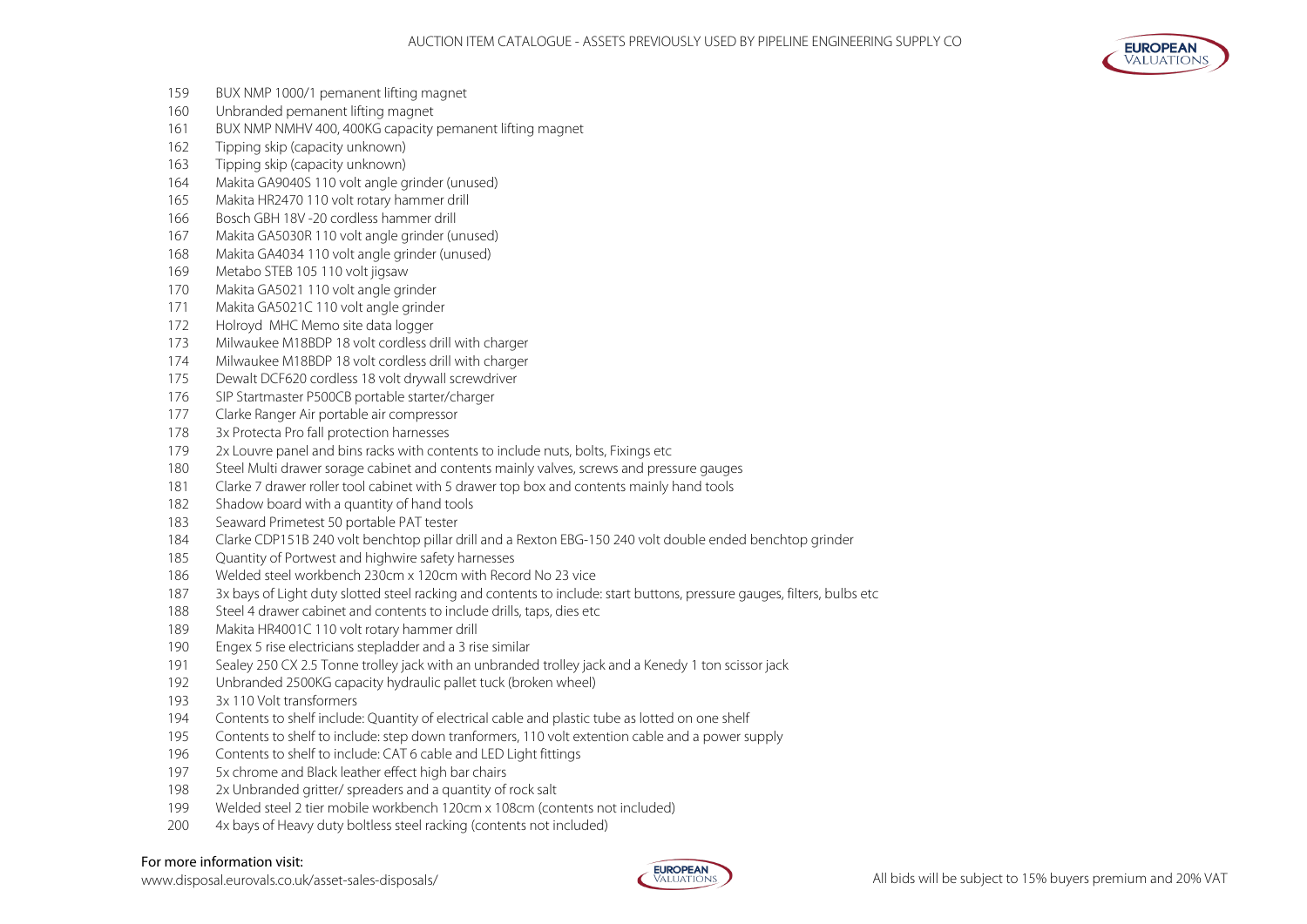

- Milwaukee M12 BST 12 volt cordless crown stapler
- 202 Milwaukee M18 CCS55 18 volt cordless circular saw with charger and spare battery
- Pillar mounted fume extraction fan with Nederman hose
- Steel weighing platform (200cm x 200cm) with Turier 130S digital readout
- Pramac 2500KG capacity hydraulic pallet truck
- Unbranded forklift boom attachment
- Contact 360 KG capacity forklift barrel clamp attachment
- Unbranded 450KG capacity forklift drum grab attachment
- 
- Unbranded 2200KG capacity hydraulic pallet truck
- 211 Mobile Mini jack-leg site cabin 13ft x 9ft (contents not included)
- Clarke Strong Arm 10 ton capacity hyraulic press
- 212A 2 24 ton capacity toe jacks
- 213 3 steel double door storage cupboards and contents, mainly welding consumables
- Suhner USG 9-R 110 volt straight grinder
- Milwaukee M18 BPD 18 volt cordless drill
- Cast iron pig anvil
- Steel 2 tier welding bench with vice. 200cm x 100cm
- Steel welding bench with 2 Assorted vices. 200cm x 140cm
- Pryor Marktronic Markmate Dot peen marking system with 2 tier workbench
- Eclipse Magnetics ULO500 + Ultralift Plus lifting magnet
- 221 2x unbranded 250KG capacity lifting magnets
- Unbranded heavy duty welding rotator system
- 223 Red D Arc Light duty welding rotator system
- Cast iron knee plate / jig 245 cm x 245cm with associated tooling
- Steel flamables / chemical safety cabinet 140cm x 160 cm
- 226 Gimson Cast iron table with Record No 25 vice 186cm x120cm
- Actionram 2000CC Hydraulic hand pump
- Unbranded tipping skip (capacity unknown)
- Large quantity of lifting chains, shackles, eyes and plate clamps with racks
- Shadow board with heavy duty spanners and wrenches
- Moore and Wright 150 cm ( 60 inch) vernier caliper
- Mitutoyo 100 cm vernier caliper with box
- 12x Assorted lifting slings
- Welded steel mobile workbench.140 cm x 140 cm
- 235 Steptek 4 rise mobile access steps
- Walmag BM3600 battery lifting magnet
- 237 Shadow board with heavy duty spanners
- 238 4x Heavy duty steel trestles
- 239 4x Heavy duty steel trestles
- 240 Heavy duty mobile material transfer bogie
- Unbranded 600KG capacity tipping skip

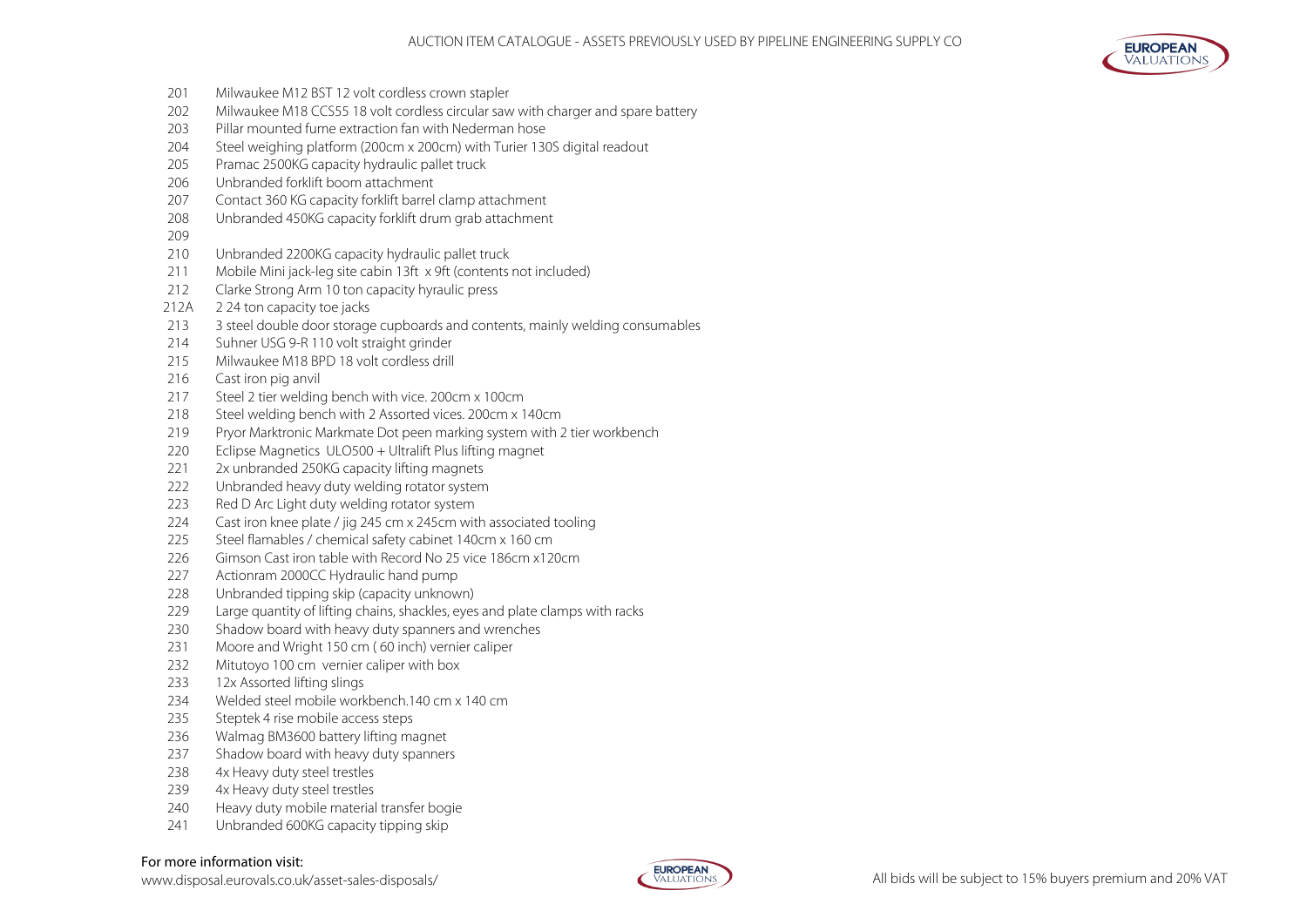- Steel flamables/ chemical safety cabinet. 140cm x 160 cm
- Welded steel table. 100cm x 100cm
- Steel workbench with Irwin vice. 200cm x 100cm
- 
- Straightpoint Radio-Link Plus wireless load cell
- Roebuck / Kennedy heavy duty wrench and sockets
- Clarke Air 60 Cm drum fan
- 3x Nederman fume extraction hoses
- 2x Tubular steel component trolleys (contents not included)
- 251 Hilma Euroline EL 160 machine vice
- Tinius Olsen H10KT-0350 Universal hardness tester
- Heckert Rotary drum abrasion tester
- Wallace benchtop specimen cutting press
- Mettler PE 360 lab scale balance
- Shore SR-1 Resiliometer vertical rebound tester
- Mitutoyo 300 mm digimatic caliper
- 2x Mitutoyo 300mm calipers, Kenedy combination set, 2x Satra STD 227 analogue durometers
- Nederman pillar mounted fume extraction hose
- Keller LEO 1 digital monometer
- 261 Keller LEO 1 digital monometer
- 262 3x Tubular steel 6 tier component trolleys
- AE Adam ABK 32, 32KG capacity bench weighing scale
- Steel mobile workbench. 106cm x 106cm
- Pressure test kit and data logging machine.
- 2x Gas gun, 2x Well Model E data analysers with annciliary equipment and accompanying laptop
- 4x Various colour Samsung ink cartridges and one HP laserjet ink cartridge
- Large site tool kit in large Peli case
- Large scale HP Printer CQ891-64001
- Abbott & CO 3320 Capacity galvanised steel air reciever tank
- Various diameter and pipe schedule pipe spools and bends
- Tusk 1600KG capacity Single beam overhead crane with Stahl ST30 electric hoist and pendant controls
- Kennedy socket set
- Kennedy heavy duty socket set
- Kennedy metric AF socket set
- Large quantity of Assorted hand tools
- Kennedy socket set
- Powerteam P55 hydraulic hand pump
- Powerteam P19 hydraulic hand pump
- Enerpac hydraulic hand pump
- 281 Hitachi 110 cvolt drill and Hitachi 110 volt angle grinder
- 282 2x Keller LEO 1 digital monometers
- Norbar Model 5R industrial torque wrench

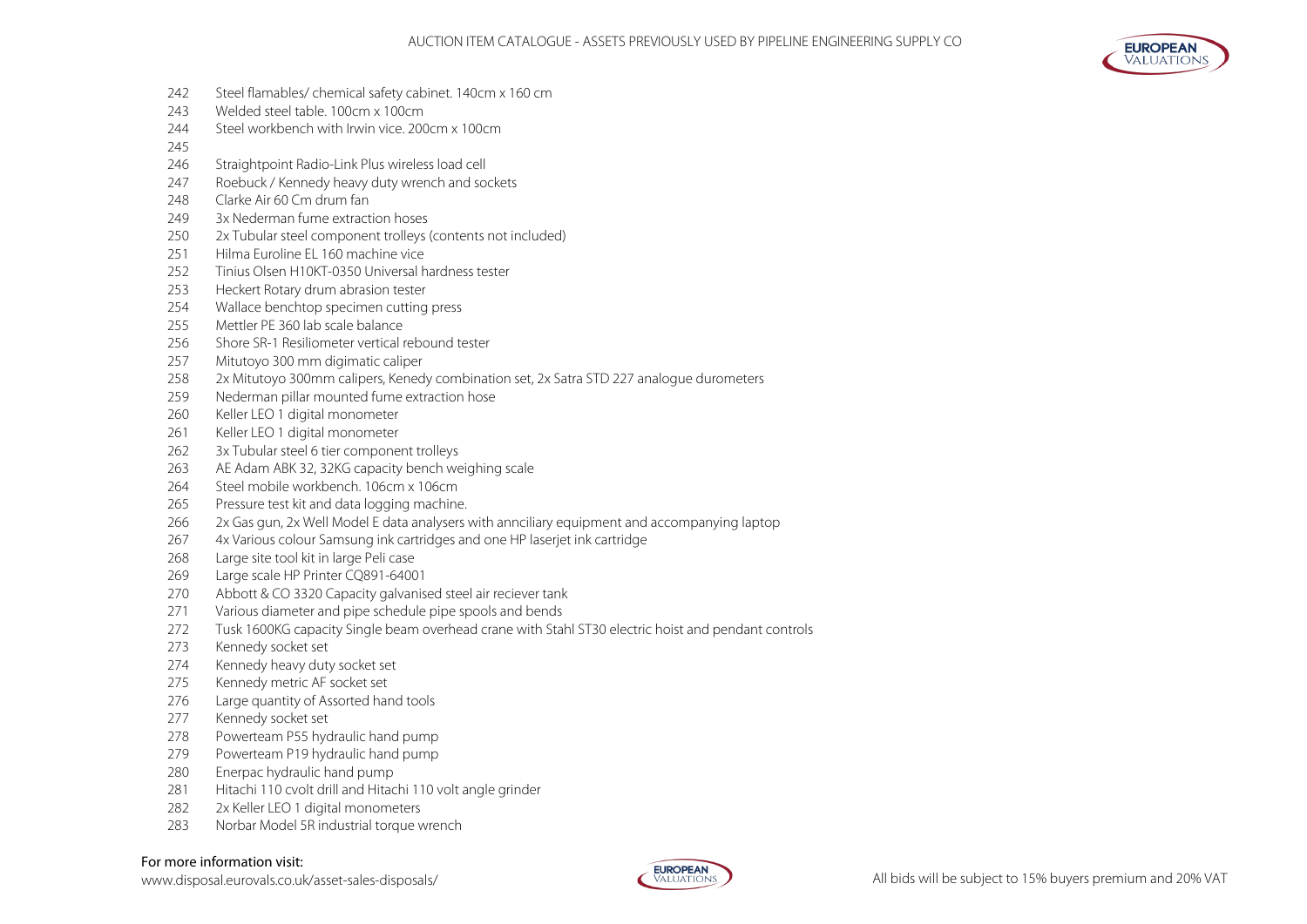

- 2x High Force HMP Series Type 100 hydraulic hand pumps
- 2x H-Free 500 Vacuum Cleaners
- Hytorc hydraulic pump
- Hydratight hydraulic pump
- Mitutoyo 60 cm vernier gauge
- 289 Various diameter RF and RTJ multiple class rating pressure test rig
- BP Power Plus 48 volt 100 amp battery charger
- 291 Metal 6 drawer cabinet and contents to include: Valves, manifolds etc.
- 292 Cast iron workbench with Irwin vice. 220cm x 100cm
- Quantity of lifting chains, slings and lifting eyes
- Louvre panel and bins rack with contents to include nuts, bolts, T joints etc
- 4x Assorted air wrenches with assorted sockets
- Large quantity of Assorted hand tools
- 297 Cast iron corner workbench with Irwin vice
- Steel 2 tier workbench 250 cm x 84 cm (contents not included)
- Reelcare wall mounted reel dispenser
- Crane Process Flow Technologies DL50-FAFFT diaphram pump
- Unbranded Degausing bench with Edwards ED660 vacuum pump and associated equipment
- Welded steel 2 tier workbench 200 cm x 65 cm
- Storax SP80 2 tier boltless steel rack with 2 sections of gravity fed roller conveyor Approx 850 cm x 300cm
- Quantity of measuring and calibration equipment including Micrometers, Vernier Height gauges and DTI gauges
- ALX Arc Logger Ten with accompanying parts SN: 000367
- 4x Torque Wrenches
- 13 Cans of Flawtek Devlopment Spray
- Various Gauges, Torque wrenches and calibration equipment
- Welded steel mobile workbench 110 cm x 110 cm
- Tubular steel 6 tier component trolley and a 3 tier trolley
- Quantity of hand sanitiser, face masks etc as lotted
- Welded steel mobile workbench. 110 cm x 110 cm
- Welded steel mobile workbench. 110 cm x 110 cm (contents not included)
- Tipping skip (capacity unknown)
- 3x Assorted Tubular steel component trolleys
- Double sided steel stock rack and contents, mainly steel pipe
- 2x Single sided steel stock racks and contents, mainly steel bar
- Single sided steel stock rack and contents, mainly stainless steel pipe
- Single sided steel stock rack and contents, mainly stainless steel pipe
- Ultralift LM 1000 Lifting Magnet 1 Tonne Capacity
- Single sided steel stock rack and contents, mainly steel billet
- Large quantity of WB welding wire as lotted on 3 racks
- 8x bays of Link 51 medium duty pallet racking (contents not included)
- Welded steel 2 tier workbench and awelded steel 2 tier table
- ACE 1 ton chain block

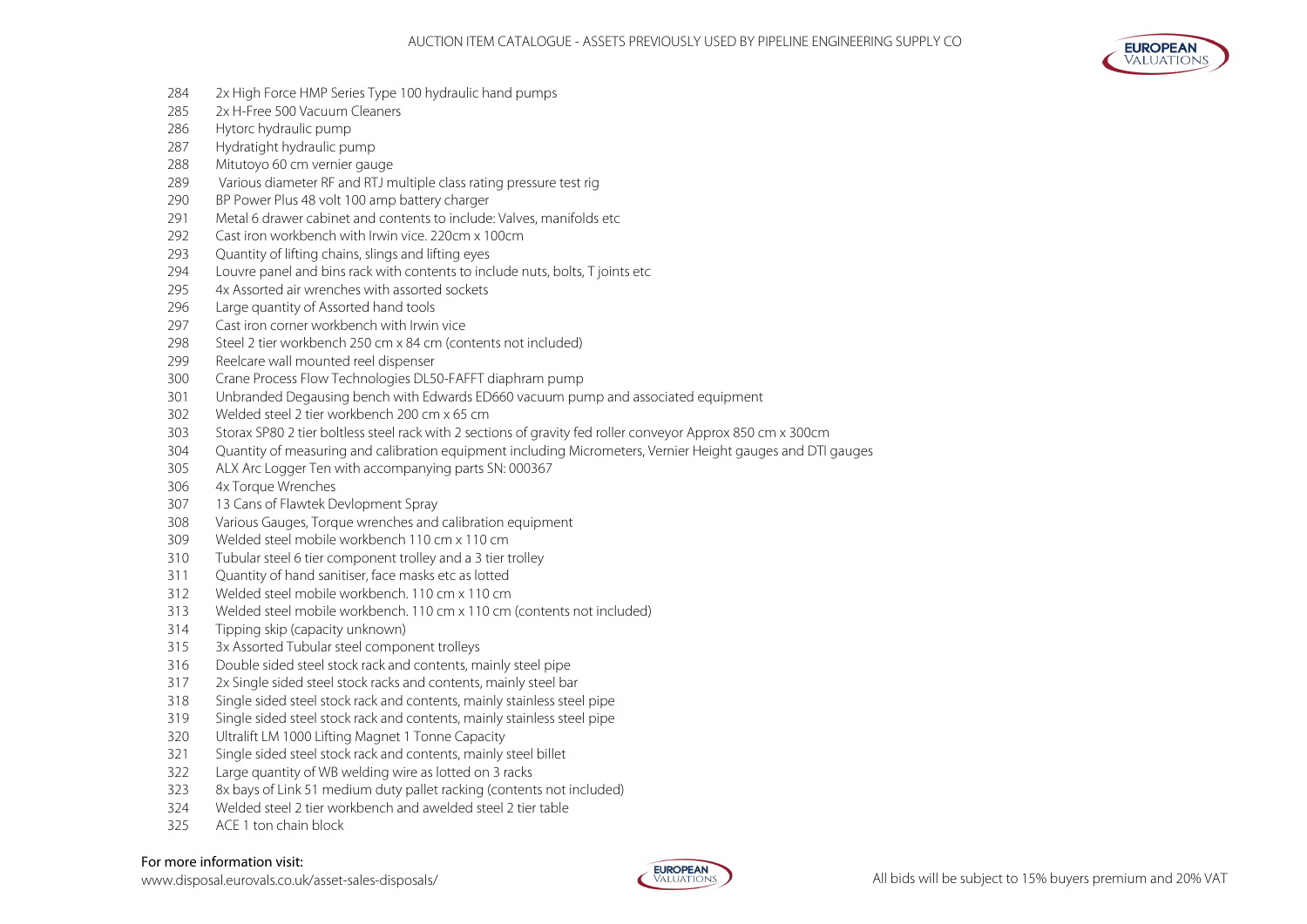

- Euro Chain Block 2 ton capacity chain block
- Steel mobile bulk liquid skip
- Steel mobile workbench 110cm x 110cm
- Unbranded plastic drum spill pallet
- Unbranded steel drum spill pallet
- Britlift 8 ton capacity cross lifting beam
- 36x Bays of Light duty slotted steel racking (contents not included)
- 2x Brecknell B130 6KG capacity digital weigh scales
- Brecknell B130 6KG capacity digital weigh scale
- 230 boxes of Mitsubishi MP7130 milling inserts
- Large quantity of Dormer taper shank drills, taps etc
- Large quantity of Atorn taper shank drills, taps etc
- Large quantity of Seco, ITA and Sandvic milling/ cutting inserts
- Large quantity of drills, reamers and taps
- Welded steel workbench with shadow board and quantity of hand tools 180 cm x 55cm
- Welded steel mobile workbench 120cm x 120cm
- Mitutoyo 100 cm caliper
- 2x Mitutoyo 30 cm digital calipers
- Mitutoyo 300-400 mm anvil outside micrometer
- Mitutoyo 150-300 mm anvil outside micrometer
- Mitutoyo 400-500 mm anvil outside micrometer
- Quantity of asoorted inspection and measurement equipment to include: calipers, micrometers, protractor etc.
- 6x Assorted Mitutoyo micrometers
- Bulk water storage tank
- 2x Atlas Copco heavy duty air wrenches
- GE Panametrics TransPort PT878 Portable liquid flowmeter kit.
- GE Panametrics TransPort PT878 Portable liquid flowmeter kit.
- Yamoto Industrial 7 drawer roller tool cabinet with top box and a selection of Assorted hand tools
- Kennedy Industrial 5 drawer roller tool cabinet with top box and a selection of Assorted hand tools
- Online Electronics 4000D MAGSIG magnetic pig signaler S/N 176
- Bosch GWS 20-230 H 110 volt angle grinder
- 3 QYL-12 bottle jacks
- 11x Assorted 110 Volt and connecting extension reels and a quantity of 110 volt extention, jump leads etc
- Large quantity of heavy duty hand toos as lotted on one shelf
- 3x Heavy duty air wrenches
- 6x 3 Tonne beam clamps
- Cast iron workbench with Senator and wall mounted tool rack with a selection of heavy duty hand tools vice. 140cm x 60cm
- 3.2 ton capacity chain block and a 3 ton capacity lever hoist
- 5x bays of racking and contents, mainly heavy duty nuts, bolts and fixings
- Mono Type SL112R5/F driven pump
- Hydrotron GB66D Gas booster S/N 3938
- Hydrotron GB66D Gas booster S/N 3942

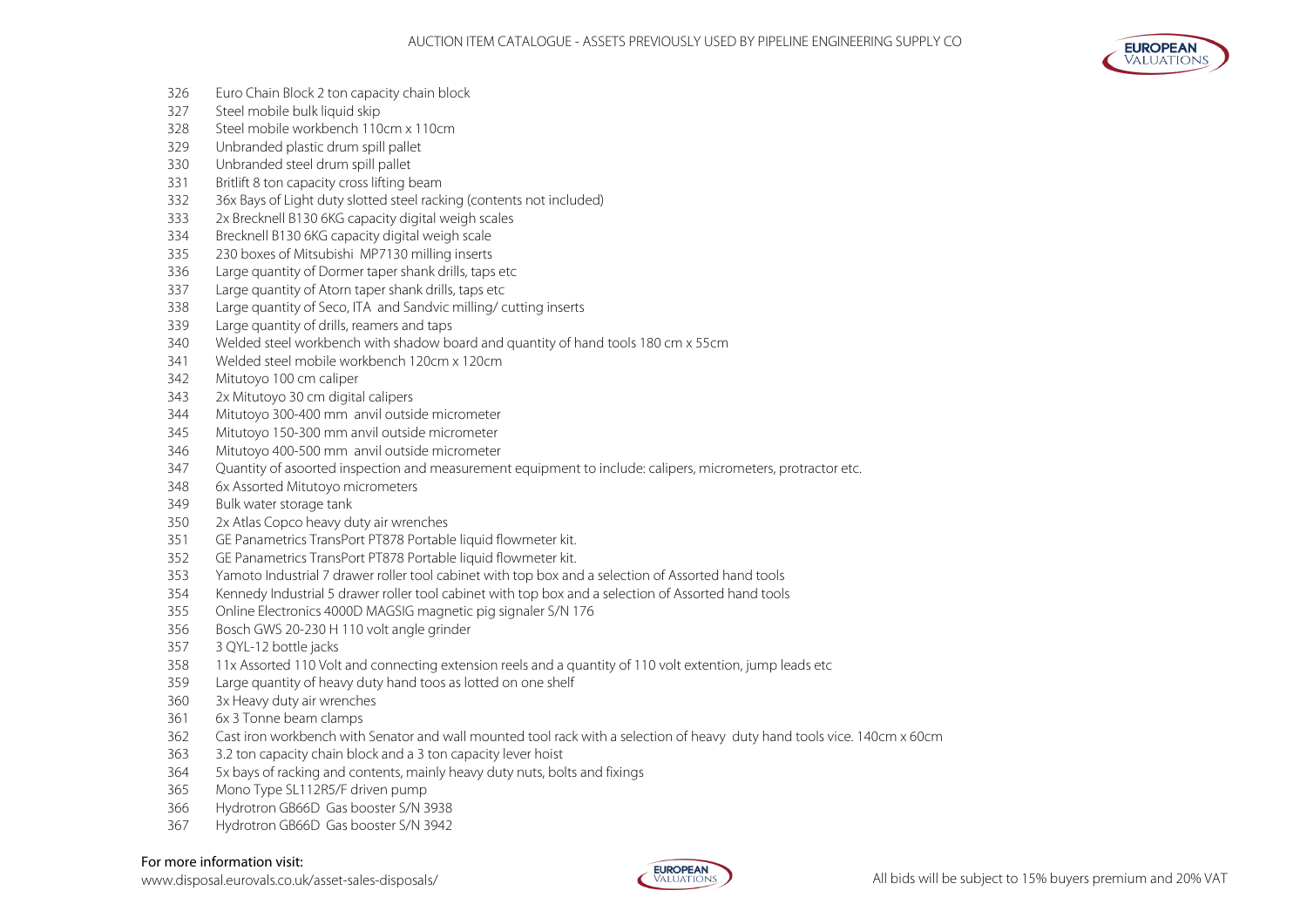

- 2x flange weld testers
- HTL hydraulic pump
- HTL hydraulic pump
- HTL hydraulic pump
- Unbranded Pneumatic/ hydraulic pump unit
- Nederman Filtercart Carbon mobile fume extraction system
- Nederman Filtercart Carbon mobile fume extraction system
- Clarke Contractor petrol driven pressure washer
- Quantity of high pressure hose
- Steel checker plate ramp. 185cm x 200cm
- Quantity of Herras fencing and feet
- Langtons Type TS 1.0 tipping skip
- 3x Steel drum spill pallets
- Steel 5 rise mobile access steps
- 3x Assorted pneumatic nail guns and a quantity of nails
- 3x Bays of Light duty slotted steel racking and contents to include: Zucchini boxes, Shneider switches, SKF barings, electrical connectors etc
- Denios tambour fronted chemical storage safety cabinet.
- 2 Plastic 250 Litre capacity drum spill pallets
- Lubetech Superior chemical spill kit
- Welded steel sloping workbench. 100cm x 120cm
- 4x bays of Light duty slotted steel racking (contents not included)
- 13x steel 3 compartment personal locker units and one 2 compartment locker unit
- 7x Assorted Personal locker units
- CU Medical systems IPAD portable defibrillator and a first aid cabinet and contents
- Contents to canteen to include: 3 domestic refridgerators, 12 Assorted chairs, 2 Sharp domestic microwave ovens, Samsung flat panel TV
- Toshiba 40 inch flat panel TV
- Melamine and glass reception unit 220cm overall
- 2x Black leather effect tub chairs and a chrome and glass coffee table
- Makita GA7040S 110 volt angle grinder (new and boxed)
- 
- Hirst magnetic instruments GM08 gaussmeter
- Mitutoyo 300mm caliper and Mitutoyo dial gauge with magnetic stand
- 399 A Mitutoyo 30 cm digital caliper, Mitutoyo 60cm caliper and a Mitutoyo universal bevel protractor
- Chicago Pneumatic CP7736 impact wrench, 3 Assorted pneumatic sanders and a Universal Tool pneumatic die grinder
- Samsung 40inch flat screen TV
- Grey steel 6ft double door cupboard and mobile dry/wipe board
- LG 64 inch flat screen display
- 2x metal framed workbenches. 150cm x 60 cm and 200cm x 60 cm
- 405 4x Burgandy cloth upholstered swivel chairs and 7x Black polypropylene chairs
- 3x Red cloth upholstered mesh back swivel chairs
- 2x Black cloth upholstered mesh back swivel chairs
- 2x Light oak effect curved workstations with matching 3x drawer pedestals

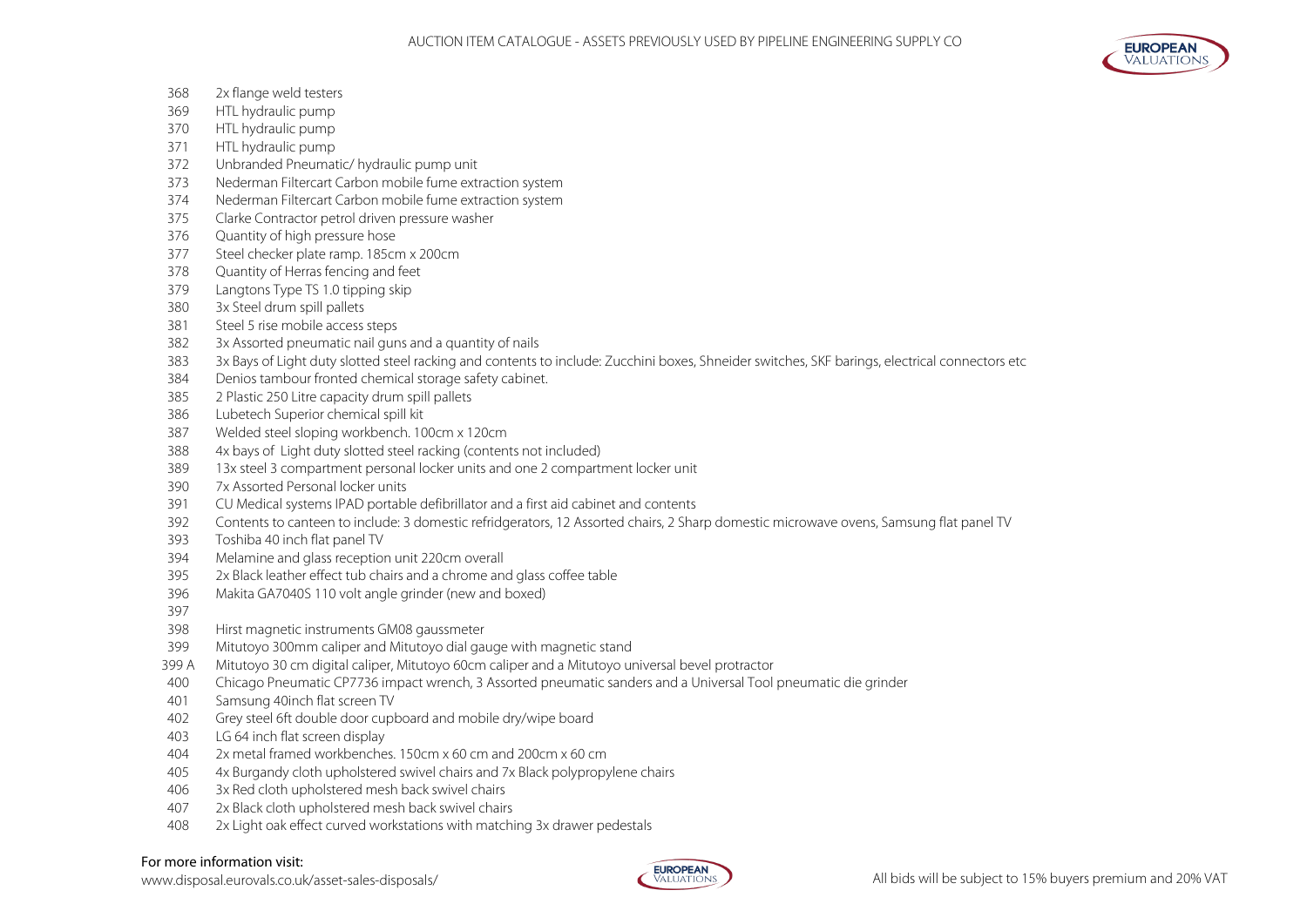

- 2x Light oak effect curved workstations with matching 3 drawer pedestals
- 2x Light oak effect curved workstations with matching 3 drawer pedestals
- 2x Light oak effect curved workstations with matching 3 drawer pedestals
- 2x Light oak effect curved workstations with matching 3 drawer pedestals
- 2x Light oak effect curved workstations with matching 3 drawer pedestals
- 4x Burgandy cloth upholstered swivel chairs
- 5x Dell 22inch flat panel monitors
- 5x Dell 22inch flat panel monitors
- 5x Dell 22inch flat panel monitors
- 417A 4x Samsung 22 inch flat panel monitors
- 4x Burgandy cloth upholstered swivel chairs
- Rexel 4000 heavy duty paper shredder
- 2x Grey steel 6ft double door storage cupboards
- 3x Light oak effect curved workstations
- 2x Bosch Tassimo coffee machines
- 8x Pink cloth upholstered punch backed, skid-leg meetings chairs
- 8x Pink cloth upholstered punch backed, skid-leg meetings chairs
- 13x Black polypropylene chairs
- Oak effect meetings table. 250cm x 100cm
- CU Medical systems IPAD Portable defibrillator
- Optoma DLP Projector
- LG 64 inch flat screen display
- Light oak effect twin section boardroom table 320cm x 140cm with matching 3 door low storage cupboard
- 2x Light oak effect tables. 140cm x 140 cm
- Mobile dry/wipe board and a flip chart
- Hotpoint Smart Tech dishwasher, Hotpoint domestic fridge and a Panasonic domestic microwave oven
- 4x Light oak effect curved workstations with 3 matching pedestals
- 5x Light oak effect curved workstations with matching pedestals
- 6x Light oak effect bookcases and a matching 2 drawer lateral filing cabinet
- 6x Burgandy cloth upholstered swivel chairs
- Dell 24 inch flat screen monitor and 3x Dell 22 inch flat screen monitors
- 6x Dell 22inch flat screen monitors
- 6x Dell 22inch flat screen monitors
- 2x Samsung 24 inch flat screen monitors
- 4x Grey steel 4 drawer filing cabinets
- 3x Grey steel 4 drawer filing cabinets
- 4x Light oak effect curved workstations with matching pedestals
- 4x Light oak effect curved workstations with matching pedestals
- 4x Light oak effect bookcases
- 4x Light oak effect bookcases
- 3x Light oak effect door low cupboards
- 2x Red cloth upholstered mesh back swivel chairs